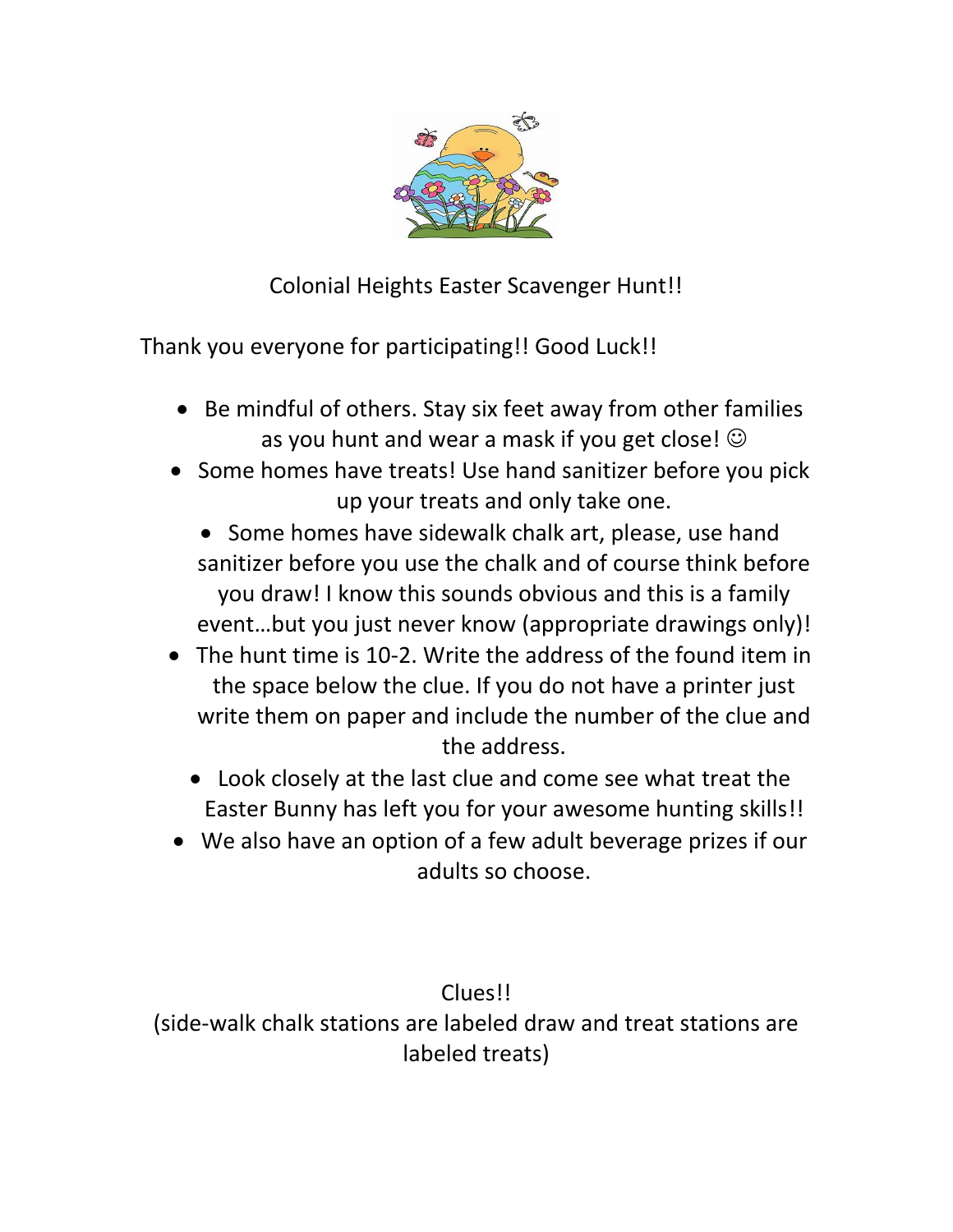1. (draw and treats) Start your hunt, at the big play park. Wave to Spider Man, we call him Mark.

Then turn south down the big wide street, lined with tall tropical trees, two rows so neat.

Hop fast towards the double boulevard, That has trees and park-in the-middle like the longest yard.

But stop before you cross that street, Your prize awaits; follow your feet.

Seek the house on the corner with great agave. And look in front for the prize you crave.

His name is Peter, and he waits below, In the bushes all in a row.

But wait, there are more friends numbering four plus four. Can you find them all? Are there any more?

So hop away, with your Easter basket, Find us early, for candy in an egg, if you ask it

Answer:

# Address:

2. (draw) I'm between Stockton Avenue and 54th Street on the south side of 22nd Avenue.There is a Palm Tree in the front yard. The house has brown and spring green trim.Near the Bower Bird Plate, you'll see me. I'm covered in blue, orange black and white stripes. What am I?

Answer:

Address:

3. (treats) To find our street you need five 10's and five 1's To find our house walk 5 blocks south from 14th avenue. Look for a tall house with lots of white spring flowers and climbing roses. Hunt for Easter eggs in our yard and look for 3 hidden animals with long ears and fluffy tails.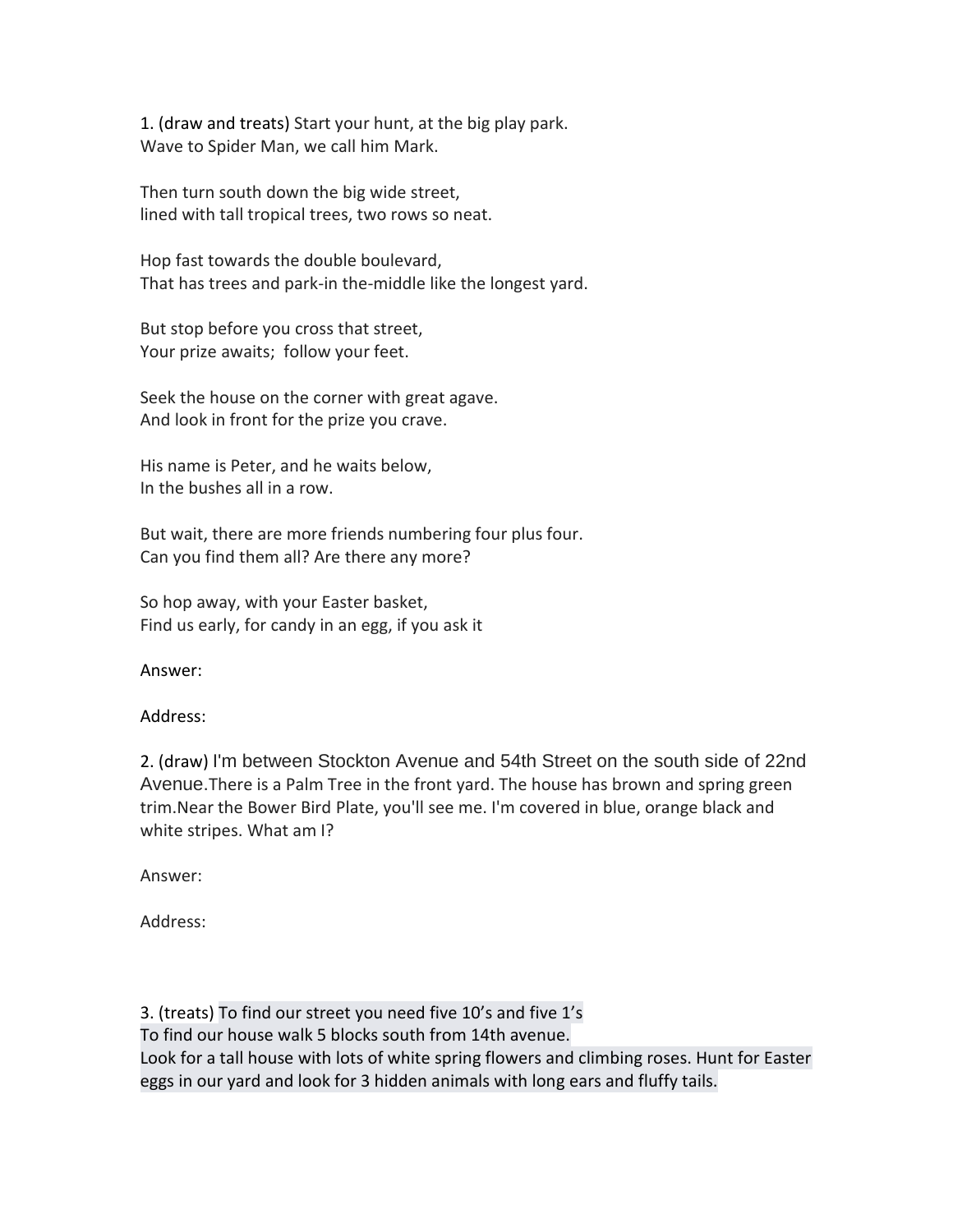#### Answer:

# Address:

4. (draw and treats) While we live on 55th street-There are A LOT of 4's all around. When you find us- you may find a typical Easter egg hidden anywhere from the bunny's behind - to the plants that grow flowers with hearts.

Answer:

Address:

5. Once upon a time there was a battle over complimentary cheese. It's a cool story.

In other words, "War for free brie: nifty myth".

Find the address that rhymes with that phrase. A family of bunnies lives in the window on the left. What's in the window on the right?

Answer:

Address:

6. Check out your books then head to the tall palm tree street, look to your left or to your right - you will see me lit up at night I rhyme with duck but I'm not Chuck and live at a house that's color rhymes with sheen.

Answer:

Address:

7. To find me simply start at the Back Stop of our baseball field. Travel straight up 18th avenue, just beyond the edge of the avenue, you will spot me! I live in the grass at the end of a long driveway, near a white picket fence. I am here to bring Easter joy and I'm colored as bright as our yellow sun. What am I?

Answer:

Address: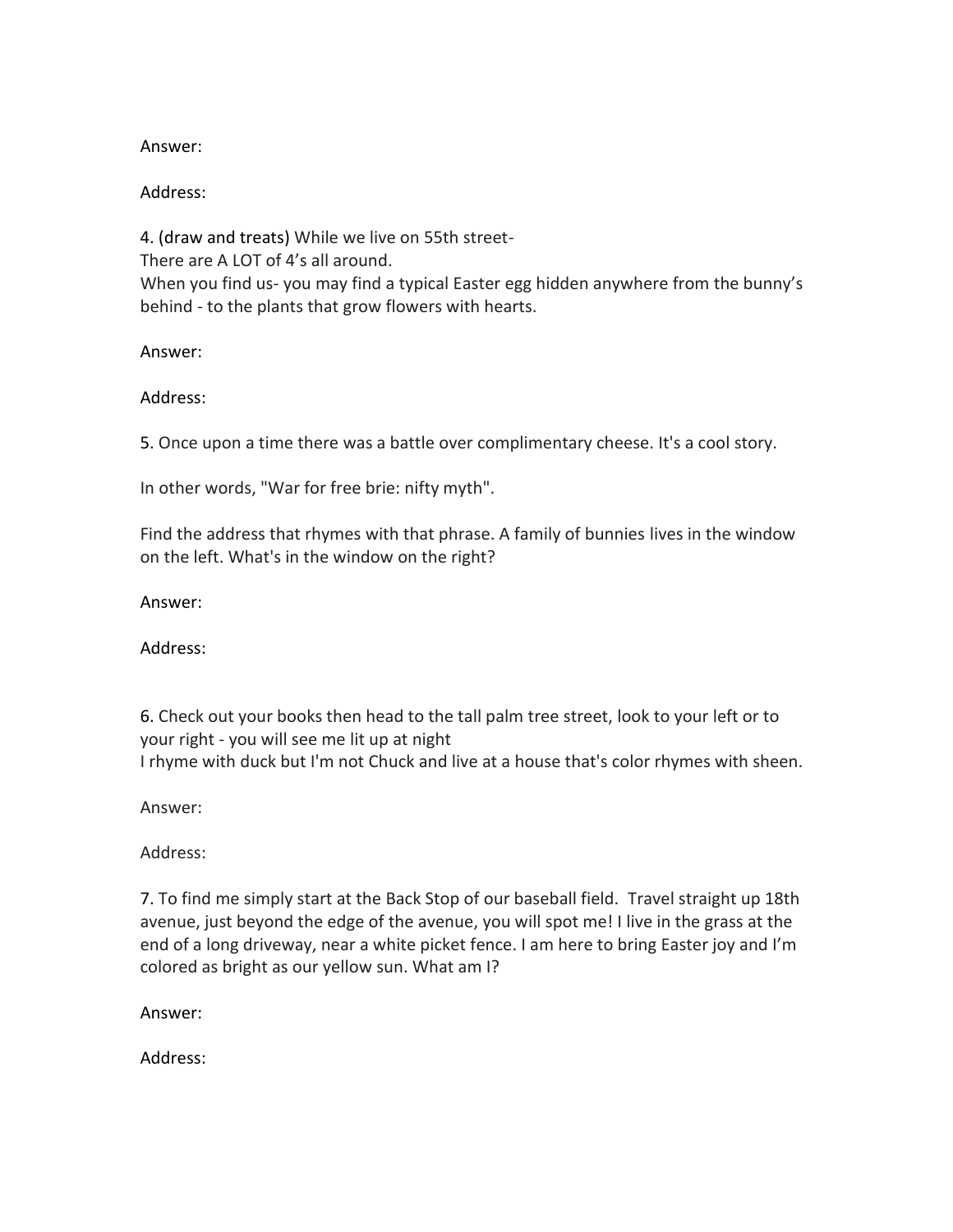8. On the street whose numbers add up to 6, find the blue and yellow house whose numbers also add up to 6. The Easter Bunny left behind a colorful circle - what is it?

Answer:

Address:

9. (treats) On the boulevard named for the City by the Bay, where the numbers get higher. Two doors from a corner the Easter Bunny plays with a dog named Bear. One will find goodies where deliveries are made.

Answer:

Address:

10. (treats) Find the street that shares the name with "The city by the bay"…….

Next find the only house on this street named after a famous 1977 song by The Commodores…….

Find whose in the middle of the Easter egg patch?

Answer:

Address:

11. If you are heading through the "city" to find this one head east and read this ditty. Add me up and I make Seven. Don't turn here because you can't get through keep on reading for more of your clue. A gigantic Robin laid me here find it and the address will be clear.

Answer:

Address:

12. Begin on the street of the Golden Gate Bridge. Next, head to where a street whose numbers add up to seven dead-ends. In front of the green house with a porch full of cacti, you will find a golden egg.

Answer:

Address: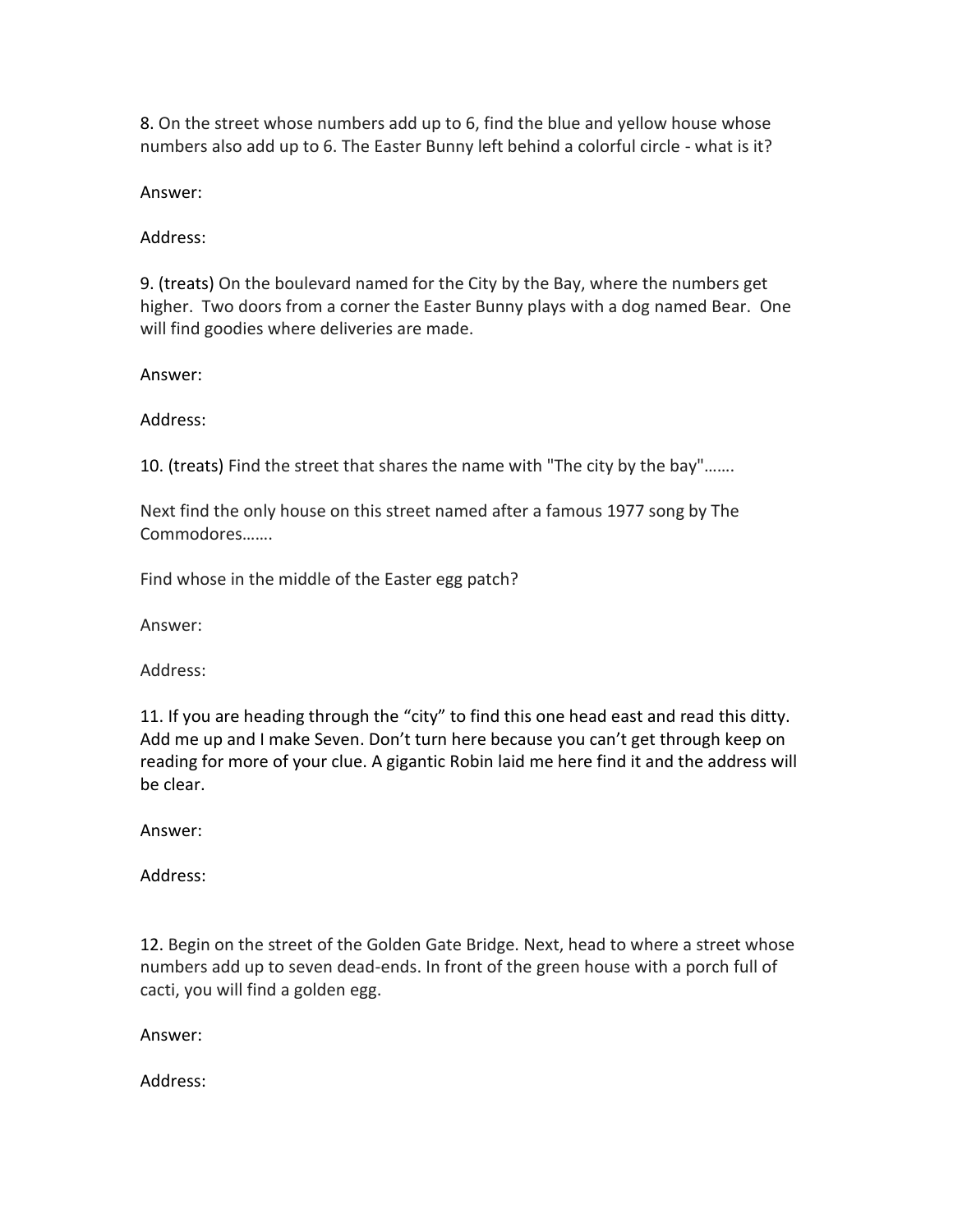13. Find the bunny in a burrow of blossoms at a house with red scallops and a street address that counts down from four. The street has two numbers, but the numbers are the same.

## Answer:

## Address:

14. Two houses down from 18th ave. on the st. with all the speed bumps find a yellow Spanish style house. Look under the Magnolia Tree for an Easter bunny.

Answer:

### Address:

15. (treats) On 55th Street, halfway between 17th & 18th, where the giant turtle lives! You'll find some delights scattered 'round - you'll have to hunt! Please, take just one and leave plenty for the other seekers.

### Answer:

# Address:

# 16.

At the house with a white arch on the dead end 19th Avenue, you'll find a tree with a place for birds to bathe. See if you can spot something even Willy Wonka would love.

Answer:

Address:

17. (treats) Colonial Heights has nice borders. It starts on the West at Stockton Blvd. But to find this feast head to the East. There the border is 58<sup>th</sup> but minus one and you'll find our place. Not far from 14<sup>th</sup> you will find treats at the house with a red door and some bunny décor.

Answer:

Address:

18. (TREATS) You're at the end of your hunt so come here last, it's where the Bunny left the prizes so get here fast. Come between 2 and 3 and bring your answers but your have to find me first so come on dancers! Look for this guy or gal looking like an Easter